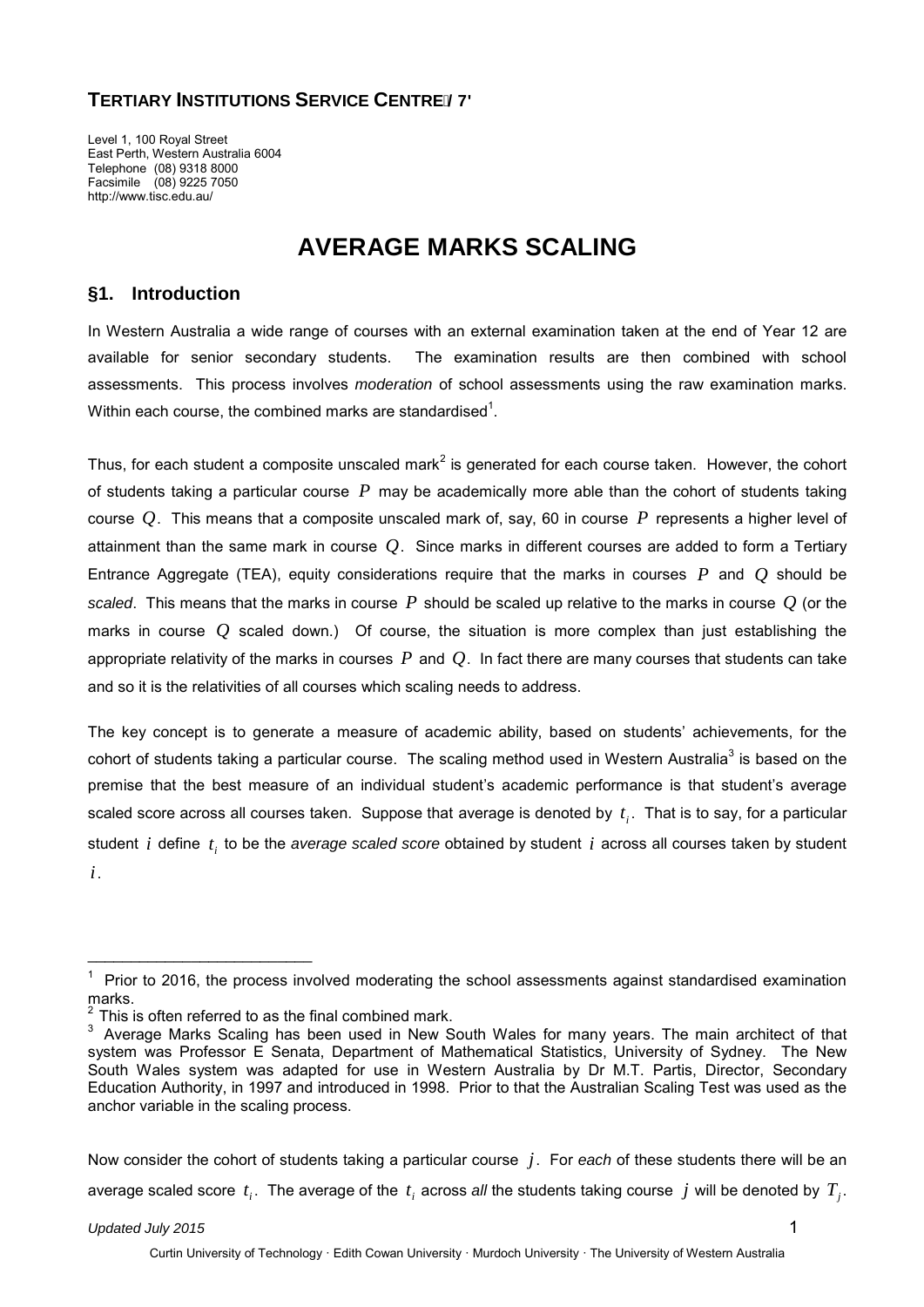That is to say, for a particular course  $j$  define  $T_i$  to be the *average* of the *average* scaled scores  $t_i$  obtained by all students taking course  $j$ . The Average Marks Scaling (AMS) process uses  $T_j$  as a proxy measure<sup>4</sup> of the academic ability of the cohort of students taking course *j*.

At the end of the process the value of  $T_p$  for course  $P$  and the value of  $T_o$  for course  $Q$  can be calculated. The mean<sup>5</sup> mark for the cohort of students taking course  $P$  is then scaled to  $T_p$ , whilst the mean mark for the cohort of students taking course  $Q$  is scaled to  $T<sub>O</sub>$ . This gives the appropriate relativity between the two courses. Adjustments are also made to the standard deviations of the course distributions, but these turn out to be minor compared to the adjustments to the means.

It is worth stressing the main feature of Average Marks Scaling. The description above seems to suggest that the scaled scores need to be known in order for scaling to be carried out. However, at the heart of the process is the equating of the average scaled score in course  $j$  and the anchor variable  $T_j$ . The mathematics involved is set out below, but the key equation

> Average scaled score in course *j* of the cohort of students taking course *j* = The anchor variable  $T_j$  for the course  $j$  …… (1)

provides the central focus of the analysis.

To clarify the concepts involved it is worth considering a numerical example. Suppose that student *i* has a scaled score of 63 in course  $j$ . In what follows this scaled score will be denoted by  $y_{ii}$ .

That is to say, 
$$
y_{ij} = 63
$$

Suppose that student *i* takes four other courses obtaining scaled scores in those of 47, 71, 58 and 66. Then the average of this student's five scaled scores will be 61.

That is to say, 
$$
t_i = 61
$$

It is important to note that, in this instance, the values of  $y_{ij}$  and  $t_i$  are not the same. This is because they are measuring different things.  $y_{ij}$  is measuring the student's performance in course  $j$ , whilst  $t_i$  is measuring the student's performance across five courses.

Now consider the cohort of all students taking course *j*. For each of these students there will be corresponding values of  $y_{ij}$  and  $t_i$ . Hence, the average values of  $y_{ij}$  and  $t_i$  for the whole cohort can be

\_\_\_\_\_\_\_\_\_\_\_\_\_\_\_\_\_\_\_\_\_\_\_\_\_\_\_

 $4T_i$  is sometimes described as the *anchor variable* for the scaling process.

 $5$  Throughout this document the terms 'mean' and 'average" will be regarded as synonymous.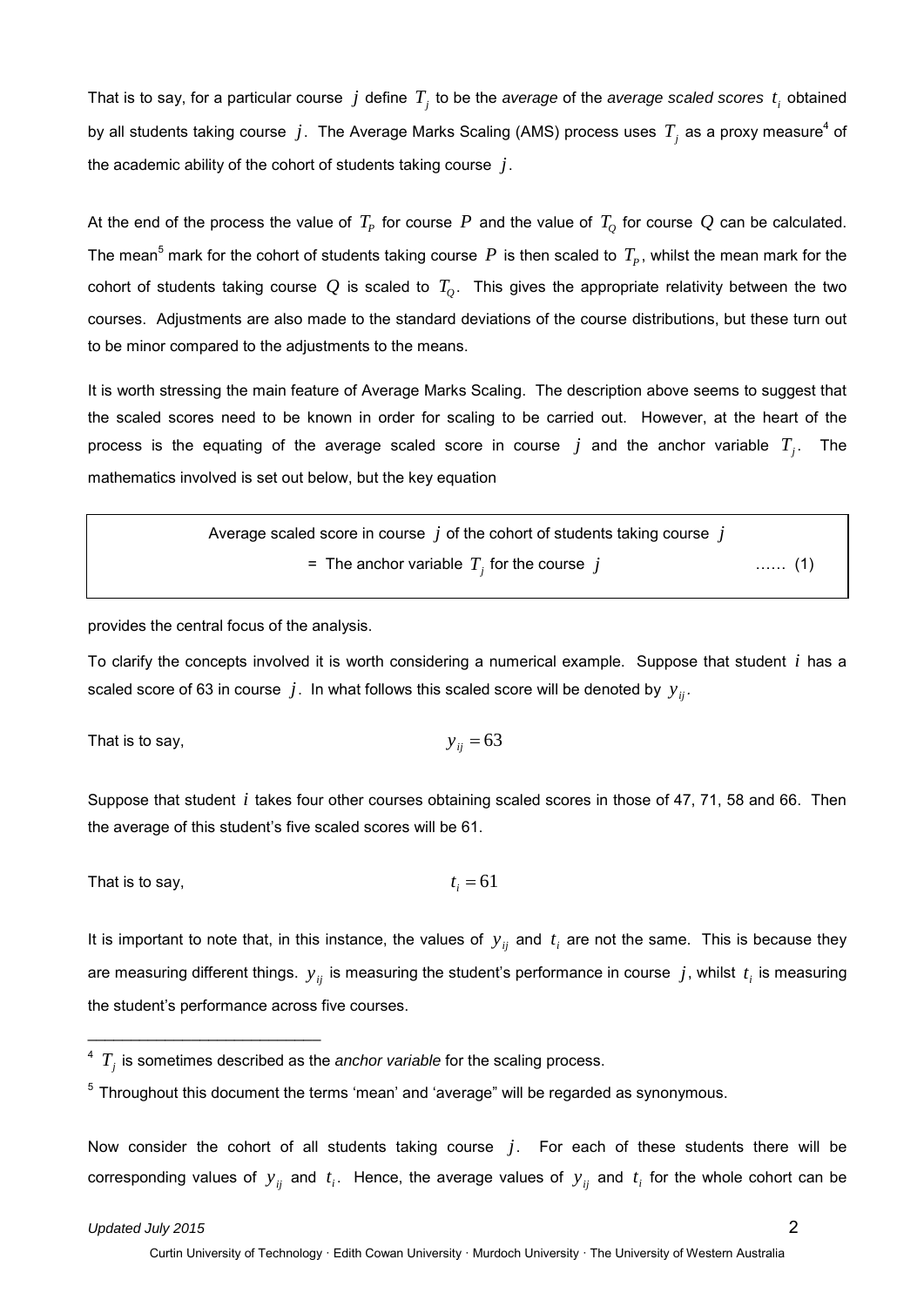determined. The scaling process is designed to make these averages identical. In simple terms the unscaled marks in course *j* are moved up or down to achieve this outcome.

The adjustment of the composite unscaled marks to scaled scores uses a linear conversion, the details of which are explained below. It is important to note the following points:

- the AMS scaling process preserves the ranking of students and the shape of the distribution in each course;
- the mean scaled score across all courses and all students (the *global mean*) is predetermined: set at 60.
- the standard deviation parameter for the AMS process is predetermined: set at 14.

#### **§2. Re-standardisation using z-scores**

Although examination marks and school assessments are standardised at an earlier stage of the process, it is mathematically convenient to standardise again in such a way that the composite unscaled mark distribution for each course has a mean of 0 and a standard deviation of 1.

Let  $w_{ii}$  be the composite unscaled mark for student *i* in course *j*. For each course *j* let  $\mu_i$  and  $\sigma_i$  be the mean and standard deviation of the  $w_{ij}$ .

Now put

$$
z_{ij} = \frac{w_{ij} - \mu_{ij}}{\sigma_j}.
$$

The *zij* values generated in this way are often referred to as *z*-scores. By definition it follows that the *z*scores for each course will have a mean of 0 and a standard deviation of 1.

The AMS process uses the  $z_{ii}$  values defined above to generate scaled scores  $y_{ii}$ . The conversion to scaled scores can be regarded as a three-part process.

*First,* add 60 to restore the overall mark distribution to the predetermined global mean.

*Second,* add a term *d <sup>j</sup>* for each course *j* which determines whether the marks in that particular course are scaled up or down relative to the global mean. This means that some  $\,d_{\,j}\,$  will be positive and some negative.

*Third,* add a term 14  $c_j z_{ij}$ , which alters the standard deviation for each course from 1 to 14  $c_j$ . The value of 14 is predetermined to produce an appropriate global standard deviation. The *c <sup>j</sup>* will be calculated for each course *j*, but in practice the values turn out to be always close to 1.

The combination of the three steps outlined above gives rise to the following equation:

The scaled score  $y_{ii}$  for student *i* in course *j* is given by

$$
y_{ij} = 60 + d_j + 14c_j z_{ij}.
$$

*Updated July 2015* 3

Curtin University of Technology · Edith Cowan University · Murdoch University · The University of Western Australia

*zij .* …… (2)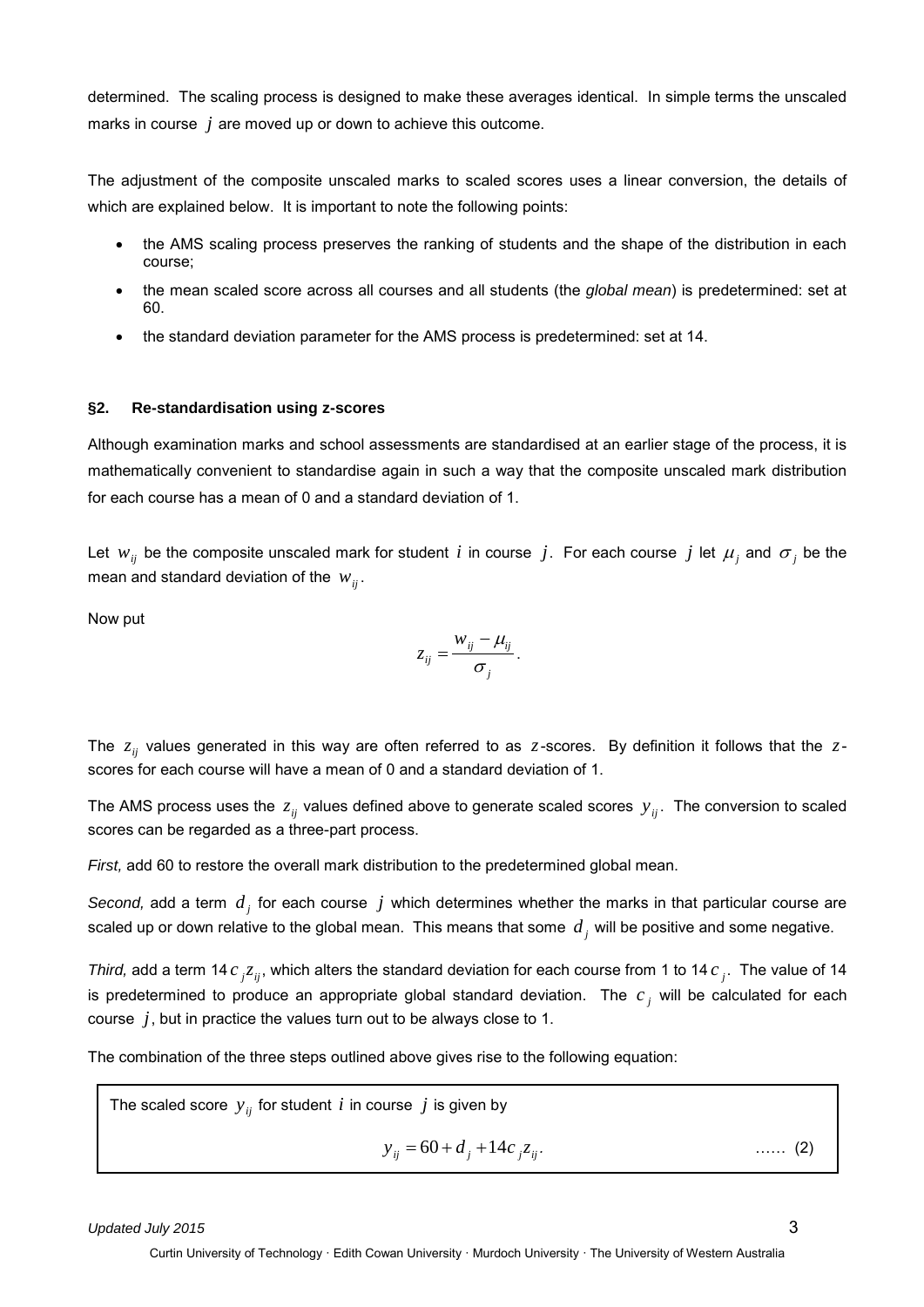The parameters  $d_i$  and  $c_j$  need to be evaluated for each course  $j$ . It should be emphasised that whilst equation (2) gives an *algebraic* definition of the scaled scores  $y_{ij}$ , the *arithmetical* values of the  $y_{ij}$  can only be calculated after the parameters  $d_j$  and  $c_j$  have been determined. The way in which the parameters  $d_j$ and *c <sup>j</sup>* are evaluated is set out below.

#### **§3. Calculating averages**

In this section the technical details of working out the average of the average scaled scores, that is to say  $T_i$ for each course  $j$ , are developed. For this purpose it is useful to introduce a function  $\alpha_{ii}$  which depends on whether a particular student is taking a course or not. Define

$$
\alpha_{ij} = \begin{cases} 1 & \text{if student } i \text{ takes course } j; \\ 0 & \text{if student } i \text{ does not take course } j. \end{cases}
$$

Let  $n$  be the total number of students taking the examinations<sup>6</sup>. Let *m* be the total number of courses available in the examinations.

The number of students  $n_j$  taking course  $j$  is then given by

$$
n_{j} = \sum_{i=1}^{n} \alpha_{ij}
$$

The number of courses  $m<sub>i</sub>$  taken by student  $i$  is given by

$$
m_i = \sum_{j=1}^m \alpha_{ij}
$$

For a particular student *i* the *average scaled score*, denoted by  $t_i$ , over all courses taken by that student is given by

$$
t_i = \frac{1}{m_i} \sum_{k=1}^{m} \alpha_{ik} y_{ik}
$$

For all the students taking a particular course *j* the *average* of the *average scaled scores*, denoted by

$$
T_{j} = \frac{1}{n_{j}} \sum_{i=1}^{n} \alpha_{ij} t_{i}
$$
  
= 
$$
\frac{1}{n_{j}} \sum_{i=1}^{n} \alpha_{ij} \left\{ \frac{1}{m_{i}} \sum_{k=1}^{m} \alpha_{ik} y_{ik} \right\}
$$

*Updated July 2015* 4

*\_\_\_\_\_\_\_\_\_\_\_\_\_\_\_\_\_\_\_\_\_\_\_\_\_\_*

Curtin University of Technology · Edith Cowan University · Murdoch University · The University of Western Australia

<sup>6</sup> In practice a subset of the total number of students, known as the *scaling population*, is used. The intention is to exclude, for example, students taking only one course.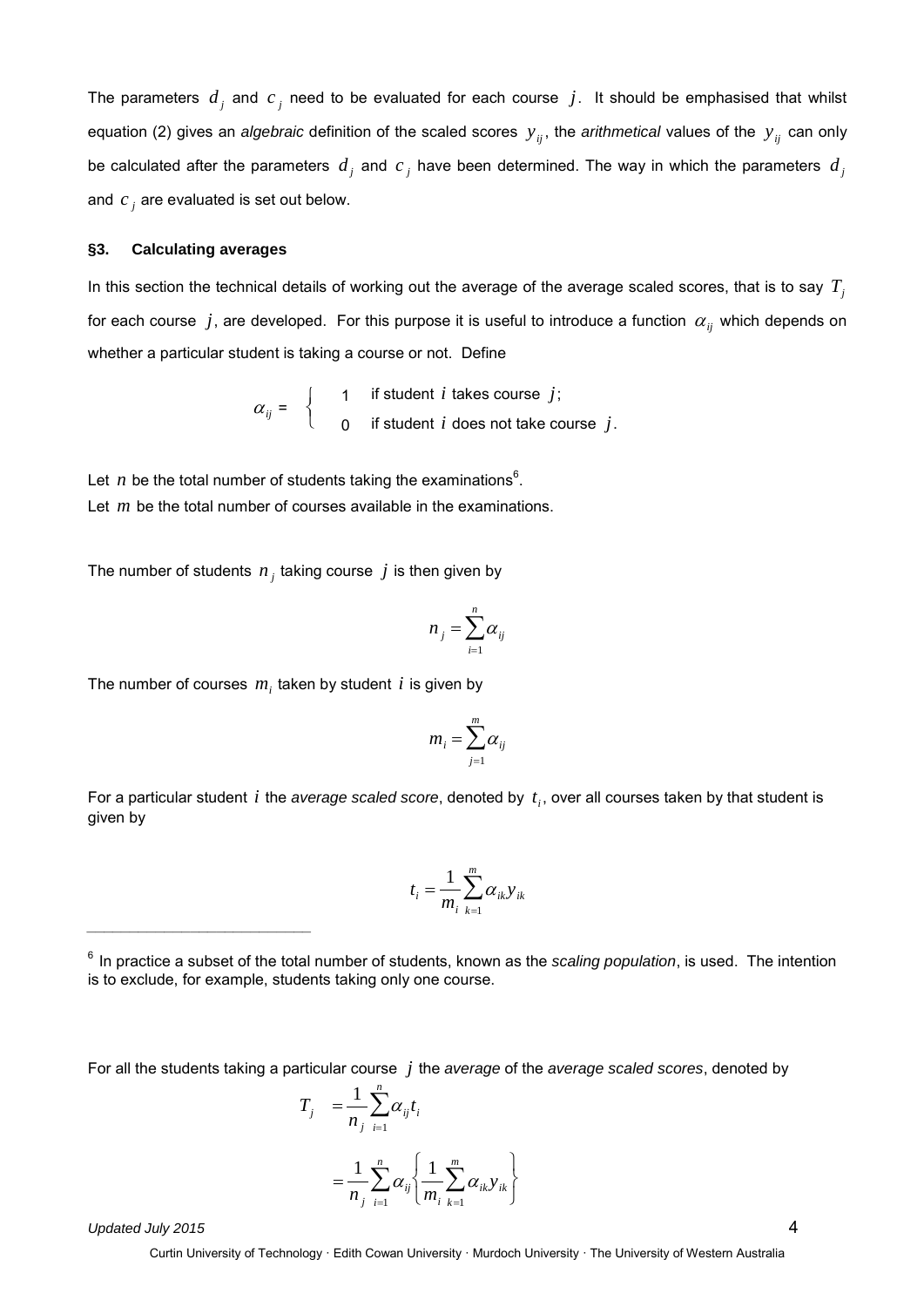$$
= \frac{1}{n_j} \sum_{i=1}^n \alpha_{ij} \left\{ \frac{1}{m_i} \sum_{k=1}^m \alpha_{ik} \left( 60 + d_k + 14 c_k z_{ik} \right) \right\}
$$

The significance of  $t_i$  and  $T_j$  was explained in §1.  $T_j$  is the anchor variable for the scaling process.

#### **§4. Matrix representation**

In §3 the formula for *Tj* was derived. This generates *m* equations, corresponding to the values of *j* running from 1 through to *m*. The next stage in the process is to recast these *m* equations in a matrix format.

From the previous section it follows that

$$
T_j = \sum_{k=1}^{m} \left( 60b_{jk} + d_k b_{jk} + 14c_k a_{jk} \right)
$$

where

$$
b_{jk} = \frac{1}{n_j} \sum_{i=1}^n \frac{\alpha_{ij} \alpha_{ik}}{m_i} \quad \text{and} \quad a_{jk} = \frac{1}{n_j} \sum_{i=1}^n \frac{\alpha_{ij} \alpha_{ik} z_{ik}}{m_i}
$$

This leads to the matrix equation

$$
T = 60B \cdot 1 + B \cdot d + 14A \cdot c \tag{3}
$$

where

 $\overline{T}_j$  is the  $m \times 1$  column vector  $\left[T_j\right]$ ;

*A* and *B* are the  $m \times m$  matrices  $\left[a_{jk}\right]$  and  $\left[b_{jk}\right]$ , respectively;

 $\frac{1}{2}$  is the  $m \times 1$  column vector with each entry equal to 1;

and  $\frac{c}{\sim}$  and  $\frac{d}{\sim}$  are the  $m \times 1$  column vectors  $\left[c_{\,j}\right]$  and  $\left[d_{\,j}\right]$ , respectively.

Analysis of the  $b_{ik}$  which are the elements of matrix  $B$  then gives

$$
B\frac{1}{2}=\frac{1}{2}
$$

Hence, equation (3) simplifies to

 $T = 60\frac{1}{2} + B\frac{d}{2} + 14A\frac{c}{2}$ 

 $\ldots$  (4)

#### **§5. Average scaled score in course** *j*

From equation (2) the scaled score  $y_{ij}$  for student *i* in course *j* is given by

## *Updated July 2015* 5

Curtin University of Technology · Edith Cowan University · Murdoch University · The University of Western Australia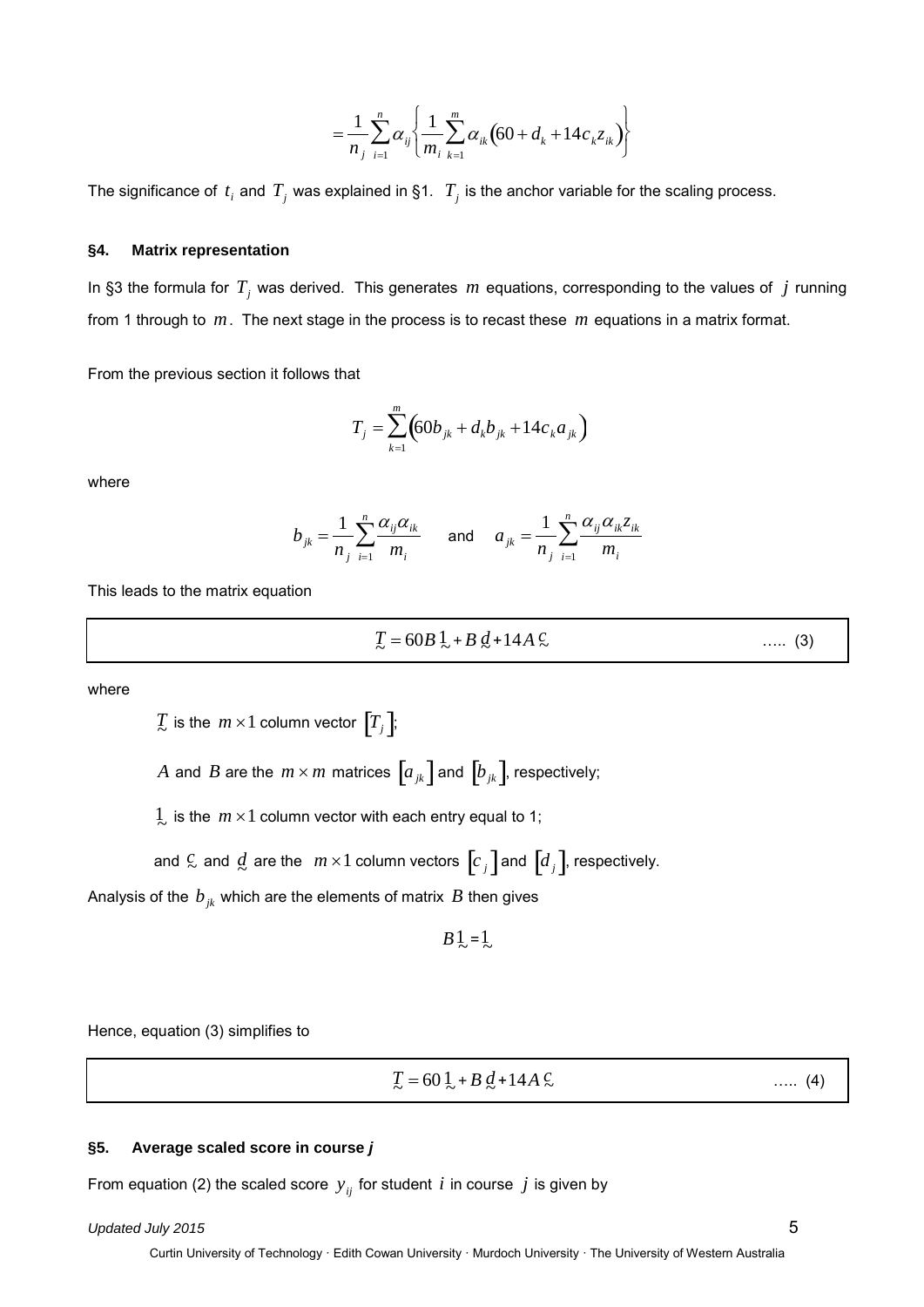$$
y_{ij} = 60 + d_j + 14c_j z_{ij}.
$$

Hence, for a particular course  $j$ , the average of the  $y_{ij}$  is given by

$$
\frac{1}{n_j} \sum_{i=1}^n \alpha_{ij} y_{ij} = \frac{1}{n_j} \sum_{i=1}^n \alpha_{ij} (60 + d_j + 14c_j z_{ij})
$$

$$
= 60 + d_j + 14c_j \left( \frac{1}{n_j} \sum_{i=1}^n \alpha_{ij} z_{ij} \right)
$$

$$
= 60 + d_j
$$

since the *z*-scores for course *j* have a mean of 0.

From equation (1) this gives

$$
T_j = 60 + d_j
$$

Hence,

$$
T = 60 \cdot 1 + d \tag{5}
$$

From equations (4) and (5) it follows that

$$
60\frac{1}{2} + \frac{d}{2} = 60\frac{1}{2} + B\frac{d}{2} + 14A\frac{c}{2}
$$

Simplifying this matrix equation gives

$$
(I-B)\underline{d} = 14A\ \mathcal{L} \tag{6}
$$

where *I* is the  $m \times m$  identity matrix.

#### **§6. Calculation of the key parameters**

In matrix equation (6) the only unknowns are the column vectors  $\zeta$  and  $\vec{d}$ . The  $c_j$  entries which make up the column vector  $\mathfrak{C}$  can be thought of as the standard deviations for each course  $\,j.$  This can be evaluated by considering the *z*-scores for all students taking course *j*.

The standard deviation  $c_j$  for the *z*-scores in course  $j$  is given by a complicated (but standard) formula, namely

$$
c_j^2 = \frac{1}{n_j} \left\{ \sum_{i=1}^n \alpha_{ij} \left( \frac{\sum_{k=1}^m \alpha_{ik} z_{ik}^2}{\sum_{k=1}^m \alpha_{ik}} \right) \right\} - \frac{1}{n_j^2} \left\{ \sum_{i=1}^n \alpha_{ij} \left( \frac{\sum_{k=1}^m \alpha_{ik} z_{ik}}{\sum_{k=1}^m \alpha_{ik}} \right) \right\}^2
$$

*Updated July 2015* 6